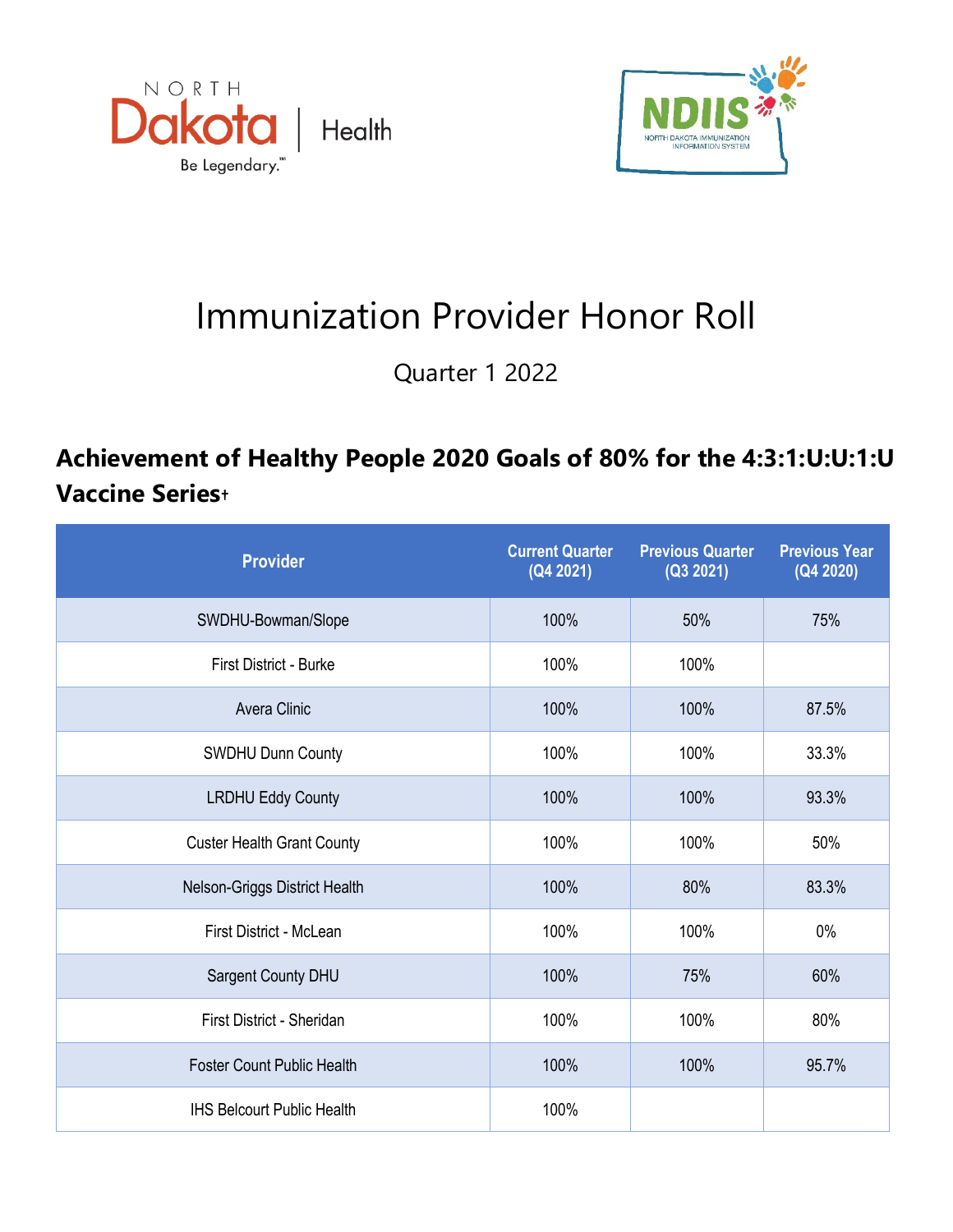| West River Health Service - Mott           | 100%  | 100%  | 100%  |
|--------------------------------------------|-------|-------|-------|
| Northland Community Health Centers-Rolette | 100%  | 77.8% | 100%  |
| <b>Century Family Clinic</b>               | 100%  | 50%   | 0%    |
| Mid-Dakota Clinic                          | 100%  | 100%  | 100%  |
| Clinicare                                  | 100%  | 93.3% | 66.7% |
| Spectra Health Larimore                    | 100%  | 100%  | 50%   |
| Med Arts Family Medicine                   | 100%  | 100%  | 100%  |
| Northland Community Health Centers-Ray     | 100%  | 100%  | 57.1% |
| Sanford Health-Grand Forks                 | 100%  | 100%  |       |
| <b>Community Health Service</b>            | 100%  | 100%  |       |
| <b>MHA Parshall Clinic</b>                 | 100%  | 100%  | 80%   |
| Pinnacle Health Care                       | 96.7% | 88.9% | 84.6% |
| <b>First Care RHC</b>                      | 93.3% | 86.7% | 85.7% |
| Sanford - Mayville                         | 92.7% | 91.8% | 90.2% |
| <b>Cavalier County Health District</b>     | 91.7% | 76.2% | 92.9% |
| HAMC Johnson Clinics- Rugby                | 91.7% | 92.9% | 91.7% |
| <b>LRDHU Ramsey County</b>                 | 89.7% | 90.3% | 100%  |
| Altru Clinic Lake Region                   | 89.6% | 85.5% | 87.6% |
| Walsh County Health Department             | 89.5% | 80%   | 76.2% |
| <b>LRDHU Pierce County</b>                 | 88.9% | 100%  | 100%  |
| <b>NDHC Clinic Northwood</b>               | 88.9% | 80%   | 70%   |
| Sanford North Mandan                       | 88.5% | 86.2% | 77.1% |
| Fargo Family Clinic                        | 88.2% | 89.5% | 84%   |
| Sanford - Hillsboro                        | 87.5% | 76%   | 67.9% |
| Sanford 2nd Ave Clinic                     | 87.2% | 84.9% | 81.8% |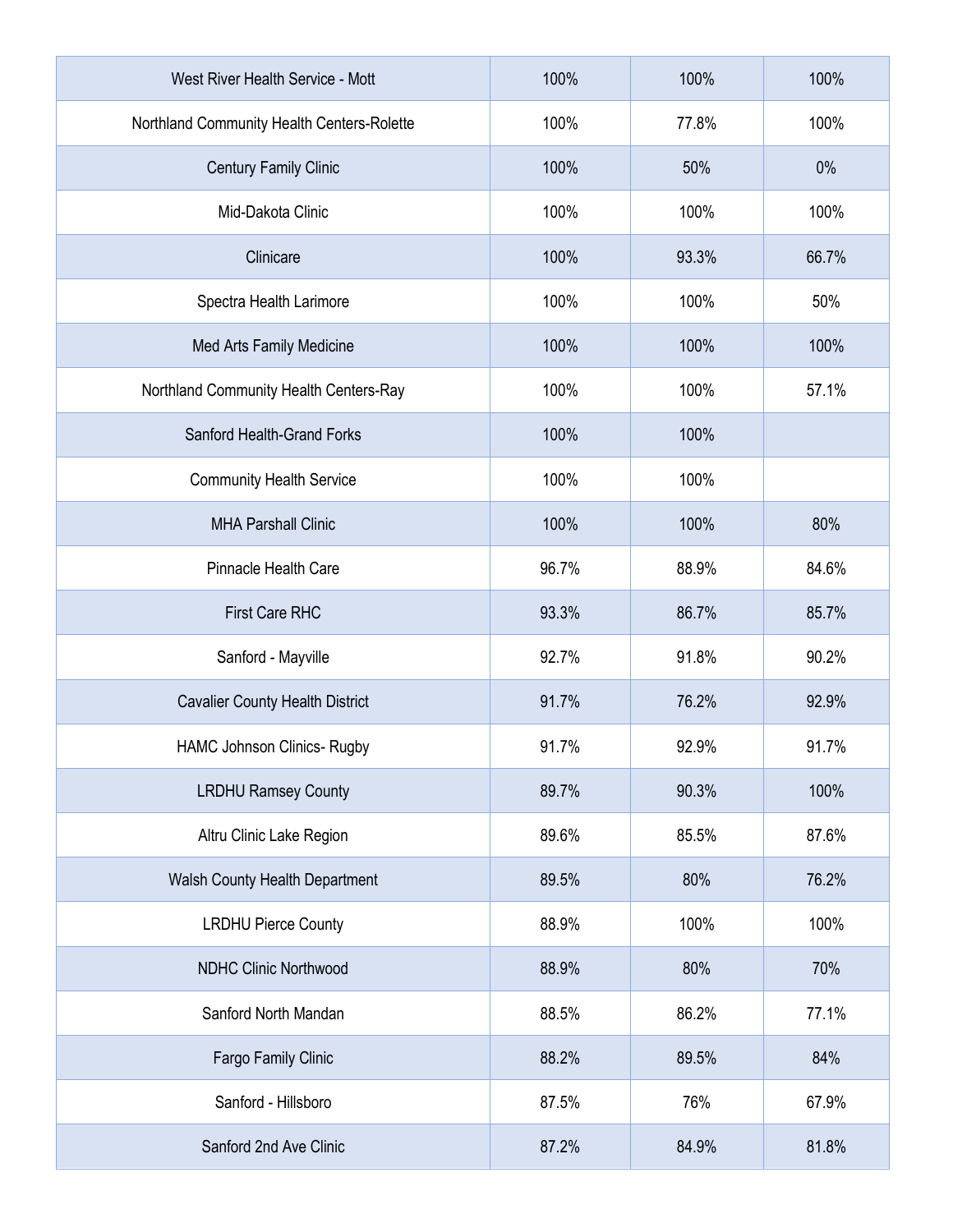| <b>Med Arts Pediatrics</b>           | 87.2% | 79.8% | 86.3% |
|--------------------------------------|-------|-------|-------|
| <b>CHI St Alexius- Dickinson</b>     | 86.7% | 89.2% | 84.1% |
| Sanford North Bismarck               | 86.7% | 86.6% | 81.9% |
| Altru Family Medicine Residency      | 86.2% | 88.7% | 87.2% |
| MidDakota Gateway FP                 | 85.7% | 87.5% | 89.2% |
| Turtle Mountain Family Medicine      | 85.7% | 85.7% | 100%  |
| Sanford Peds North                   | 84.8% | 84.2% | 82.2% |
| <b>Nurturing Wellness Peds</b>       | 84.8% |       |       |
| MidDakota Kirkwood FP                | 84.3% | 80.8% | 77.8% |
| <b>Trenton Community Clinic</b>      | 84.2% | 76.2% | 81%   |
| Altru Family Med Center              | 83.9% | 83%   | 81.9% |
| <b>UMDHU Watford City</b>            | 83.3% | 90.7% | 89.5% |
| Sanford - Enderlin                   | 83.3% | 100%  | 100%  |
| Coal Country Community Health Clinic | 83.0% | 88%   | 80.4% |
| MidDakota Gateway Peds               | 82.4% | 81.2% | 88.1% |
| Pembina County Health Department     | 81.8% | 85.7% | 100%  |
| Center For Family Medicine           | 81.6% | 84.1% | 66.7% |
| Ransom Co Health Dept                | 81.5% | 82.8% | 86.2% |
| <b>First District Health Unit</b>    | 81.3% | 64.7% | 80%   |
| <b>UM Park River Family Medicine</b> | 81.3% | 84.2% | 96.2% |
| Sanford Dickinson West               | 80.7% | 72.9% | 74.2% |
| Spirit Lake Early Child              | 80.6% | 84.2% | 86%   |
| Sanford Vet Square Family Medicine   | 80.2% | 76%   | 66%   |
| First District - Bottineau           | 80%   | 85.7% | 100%  |
| <b>SWDHU Stark</b>                   | 80%   | 66.7% | 80%   |